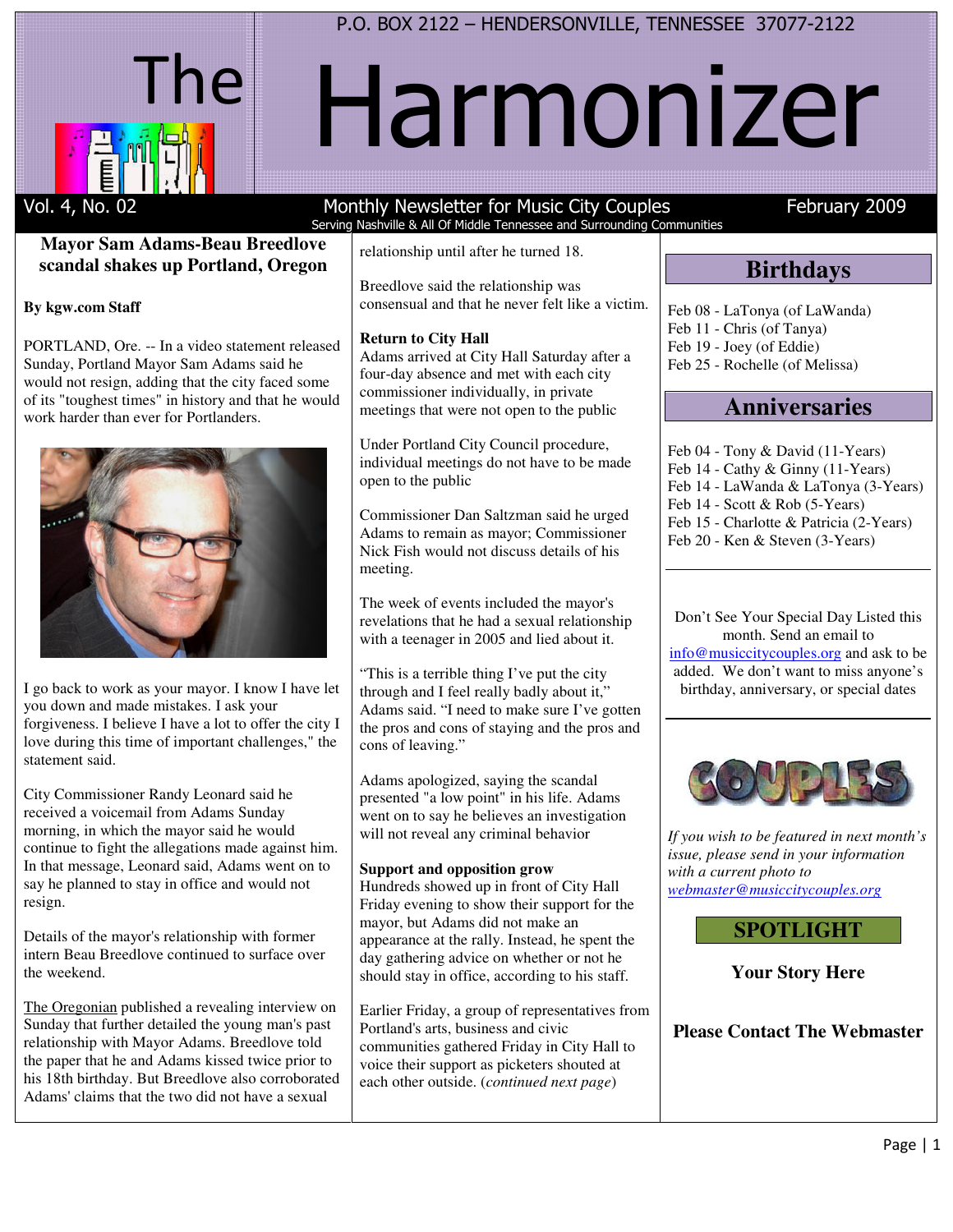"I'm not sure he can ever get back my loyalty," Commissioner Randy Leonard told KGW. "What happened though, is Sam asking me to take something at his word or giving me all the information to reach a different conclusion or benefit of the doubt ... I can't do that. "Sam's silence to me is deafening. His complete absence from the building is telling." Portland Commissioner Dan Saltzman joined those supporting Adams, calling him "the right man" for the job despite the mayor's admission that he lied about the relationship.

"He has got so many ideas, so many things he cares about in this city. He loves this city," Saltzman said. "And I think he's the mayor that we need at this point to keep this city moving forward in these tough times."

Supporters said Adams was "regaining his confidence

#### **Support and opposition grow**

Hundreds showed up in front of City Hall Friday evening to show their support for the mayor, but Adams did not make an appearance at the rally. Instead, he spent the day gathering advice on whether or not he should stay in office, according to his staff.

Earlier Friday, a group of representatives from Portland's arts, business and civic communities gathered Friday in City Hall to voice their support as picketers shouted at each other outside.

"I'm not sure he can ever get back my loyalty," Commissioner Randy Leonard told KGW. "What happened though, is Sam asking me to take something at his word or giving me all the information to reach a different conclusion or benefit of the doubt ... I can't do that. "Sam's silence to me is deafening. His complete absence from the building is telling."

Portland Commissioner Dan Saltzman joined those supporting Adams, calling him "the right man" for the job despite the mayor's admission that he lied about the relationship.

"He has got so many ideas, so many things he cares about in this city. He loves this city," Saltzman said. "And I think he's the mayor that we need at this point to keep this city moving forward in these tough times."

Supporters said Adams was "regaining his confidence."

#### Vol. 4, No. 02 Monthly Newsletter for Music City Couples February 2009 Serving Nashville & All Of Middle Tennessee and Surrounding Communities

Groups had formed online in support of the mayor even as a recall effort was also underway at another website.

Adams did not appear in public after a Tuesday press conference detailing the relationship and cover up.

The mayor's Portland Online blog was also pulled Thursday. Adams has long stayed in touch with constituents through the blog, but on Thursday the URL linked to a blank page that initially said, "Due to pending legal action these pages are now unavailable." By mid-morning the page was totally blank.

#### **Local papers call for resignation**

The Portland Business Journal joined Portland's gay newspaper Just Out and the editorial boards of both the Oregonian newspaper and the Portland Tribune in calling on Adams to resign. The head of the Portland Police Union also joined the call for Adams' resignation.

"Does this set a precedent that every single city employee is now allowed to lie? I think he should resign," Portland Police Union President Scott Westerman said.

#### **Legal inquiry launched**

City Commissioner Randy Leonard called for a third-party investigation to clarify the timing of the sex and if any rules were broken to benefit the mayor and his career. In addition, Oregon Attorney General John Kroger is launching an inquiry into the scandal at the request of Portland Police Chief Rosie Sizer and Multnomah County District Attorney Michael Schrunk.

On Tuesday, Mayor Adams publicly acknowledged having a sexual relationship with Beau Breedlove, a legislative intern he mentored in 2005. In a Tuesday afternoon press conference, Adams apologized to the public for previously lying about it. Adams said it was a serious error in judgment, but he "has no plans to resign."

The admission came in response to a Willamette Week story on Monday confirming the affair.

The mayor admitted to having sex with Breedlove within a month of his 18th birthday, and that "the affair lasted maybe two months."

#### **Mayor apologizes for lie**

"I should have been honest at the time about my true relationship with Beau. I'm deeply sorry I asked Beau to lie on my behalf," Adams said

 "This was a serious error on my part. It happened about four years ago, in my personal and professional life, and my job right now is to come clean."

Breedlove has not spoken publicly since Adams admitted to the affair. He did release a statement, in which he said:

"Reflecting back, I regret misleading anyone about the nature of the relationship. When the subject first surfaced during the campaign, I was living out-of-state and I did not anticipate the impact it might have on Portland's mayoral campaign. While my first instinct was to tell the truth, I also wanted to protect Sam Adams' reputation, considering our valuable friendship."

A state gay rights advocacy group, Basic Rights Oregon, issued a statement Tuesday saying Mayor Adams "exercised poor judgment," but went on to say he had "demonstrated his commitment to (Portland) and its people."

Adams said he intended to immediately make public all e-mail and phone records from the period of the relationship with Breedlove, which the mayor claims occurred during the summer of 2005.

The mayor also said he and Breedlove discussed a relationship prior to the intern's 18th birthday, when Breedlove was still a minor, but that he could not engage in an "inappropriate relationship" with someone legally underage.

Adams was asked repeatedly by the Portland press why voters should trust his judgment now, considering that he had lied through his campaign for mayor.

"I made a mistake ... I did not want to subject Beau to another round of media inquiries. I decided to come clean and tell the truth," the mayor said.

(*Continued Next Page*)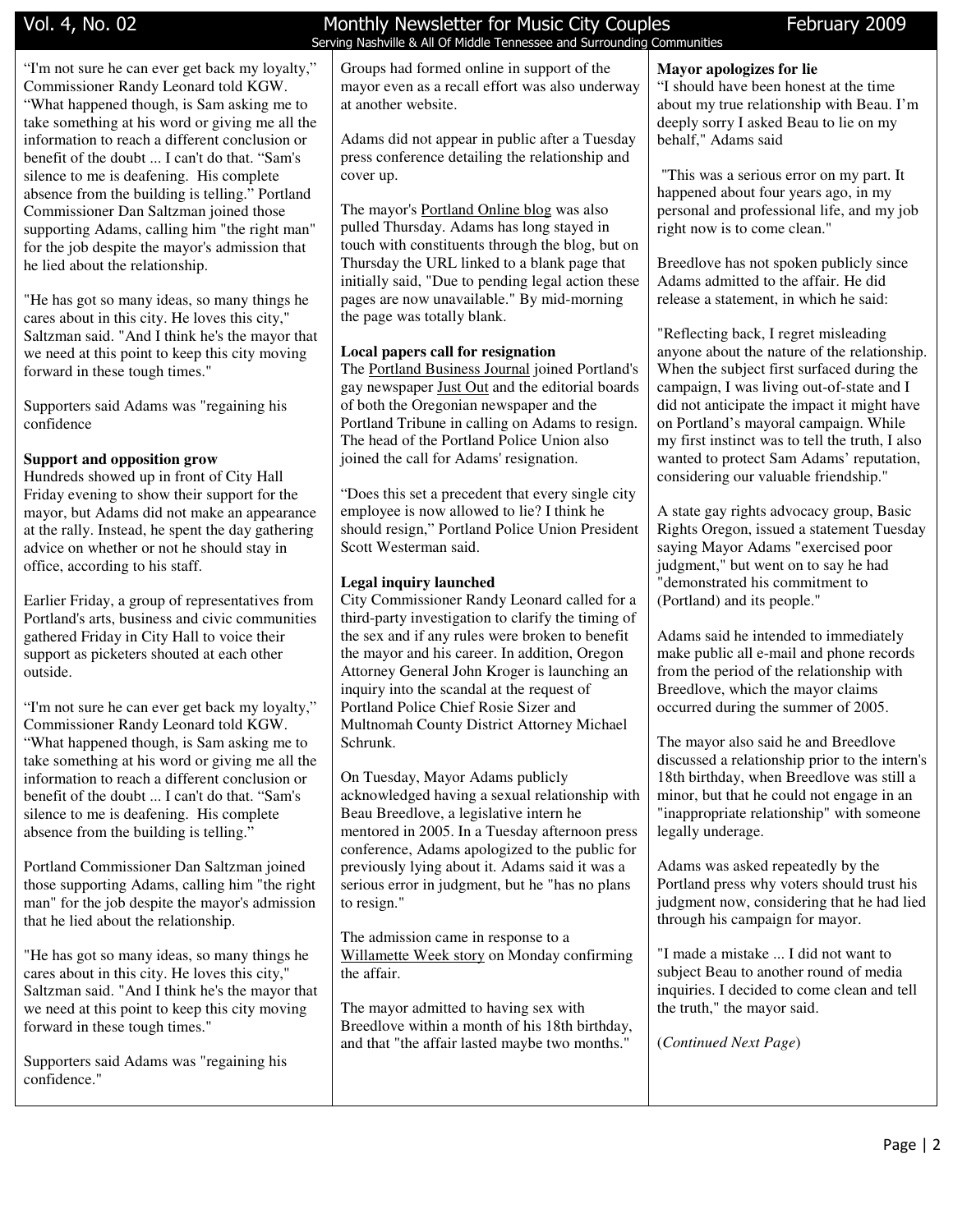#### **Adams: No plans to resign**

Adams pointed to his two-decade career as a public official and asked Portlanders to look closely at his record

"I messed this one up, but it's an anomaly over the two decades that I've served Oregonians and Portlanders," he said.

Adams said his punishment will be a complete loss of public trust.

Adams acknowledged he had not yet apologized to Breedlove's parents but that he planned to.

He also said that this was not an issue of sexual orientation; rather, it was an issue of a public official lying, in his opinion.

"I don't think this is fundamentally an issue about sexual orientation. Other people can debate that," he said.

#### **Adams had denied affair previously**

In 2007, Adams said the rumors of the affair were politically motivated and flatly denied the relationship. He also told the public it was a non-sexual relationship.

"I'm not going to go down without a fight because this is not true," Adams told KGW in September 2007. "This is one of the worst smears you can make against a gay guy. It preys on the homophobic stereotype that gay men cannot be trusted with young people."

Then City Commissioner Adams published an open letter to Portlanders in 2007 denying the charges and calling them "smear tactics."

Adams also said at the time that he did exchange occasional text messages and phone calls while mentoring Breedlove, but he swore he never did anything inappropriate.

Adams admitted to the sexual relationship with Breedlove just as the Willamette Week prepared to publish a story concerning the relationship.

**Adams at inauguration when story broke** Mayor Adams was in the Capitol for Obama's inauguration when word of the scandal broke on Monday. He returned to Portland instead of remaining for the inaugural festivities.

#### Vol. 4, No. 02 **Monthly Newsletter for Music City Couples** February 2009 Serving Nashville & All Of Middle Tennessee and Surrounding Communities

Mayor Adams said the sex scandal had tainted President Barack Obama's inauguration for Portland residents but that it "would have been highly inappropriate for me to stay in Washington."

He admitted that he may have been elected under false pretenses since he had covered up the relationship and avoided answering whether or not Portland would have elected him mayor had the allegations come out prior to Election Day.

Adams has been mayor of Portland since Jan. 1.

*Nick Bradshaw and KGW Reporter Randy Neves contributed to this report* 

#### Provide by Towleroad **Gay Man Accused of Smearing Another in Portland Mayoral Race**

Bob Ball, a gay real estate developer from Portland, Oregon who is seen as a would-be politician and *reportedly has an interest in running in the city's mayoral race*, has been accused of launching a nasty smear campaign against the leading candidate for the top job who is another openly gay man — City Commissioner Sam Adams.



It appears that Ball has decided to use the recent gay political scandals (such as Mark Foley and underage pages) as fodder for an unsubstantiated smear job against his potential

opponent. Ball has apparently twisted a mentoring relationship that Adams had with a 17-year-old intern in the Oregon house to make it appear something untoward was going on.

*The Oregonian reports*: "The problem: The story Ball told about Adams and a 17-year-old legislative intern isn't true, according to both Adams and the young man. Adams acknowledges trying to be a mentor, including exchanging numerous phone calls and text messages with the young man over several months in summer 2005.

But both men said that they have never been anything more than friends. Ball said he was doing a public service in speaking with [Portland City Commissioner Randy] Leonard, implying that as a reserve police officer he felt a responsibility to report suspected child abuse. Oregon law requires people in positions of responsibility - public or private -- to report child abuse to police or welfare workers. Those he told, including Leonard and former Mayor Vera Katz, said they took it as an attempt at political assassination."

The charges have led Adams to write an open letter to the citizens of Portland. Writes Adams: "I have in the past, and I will in the future, respond to people who reach out to me for help and advice. This is especially true when it comes to young people. Growing up in Newport and Eugene, Oregon I remember when I was a teenager and I had nobody who I felt I could talk to at a time I desperately needed someone to give me advice and perspective about coming to terms with being gay. I came through it. Not everyone does. Gay youth suicide rates, homelessness and depression are still too high. And adequate services have been lacking: Reasons why I co-founded Portland's Q Center served on the Boards of Cascade AIDS Project, Basic Right Oregon and lobbied the state legislature in support of statewide nondiscrimination laws. I didn't get into public life to allow my instinct to help others to be snuffed out by fear of sleazy misrepresentations or political manipulation. I understand the need for good judgment, and I keep within the bounds of propriety -- as I did in this case."

Beau Breedlove, the 17-year-old intern who is now 20, continues to say there is and never was any kind of romantic relationship between him and Adams. Ball has issued a statement in response to the local media frenzy regarding the accusations, concluding "Any story here is not about me."

The Portland Mercury blog frames the debate. Adams told the paper: "If this had come from the right wing—and it probably will now—that would have been one thing. But to come from another gay man is something more hurtful. It plays into the worst, deep-seeded fears society has about gay men: You can't trust them with your young."